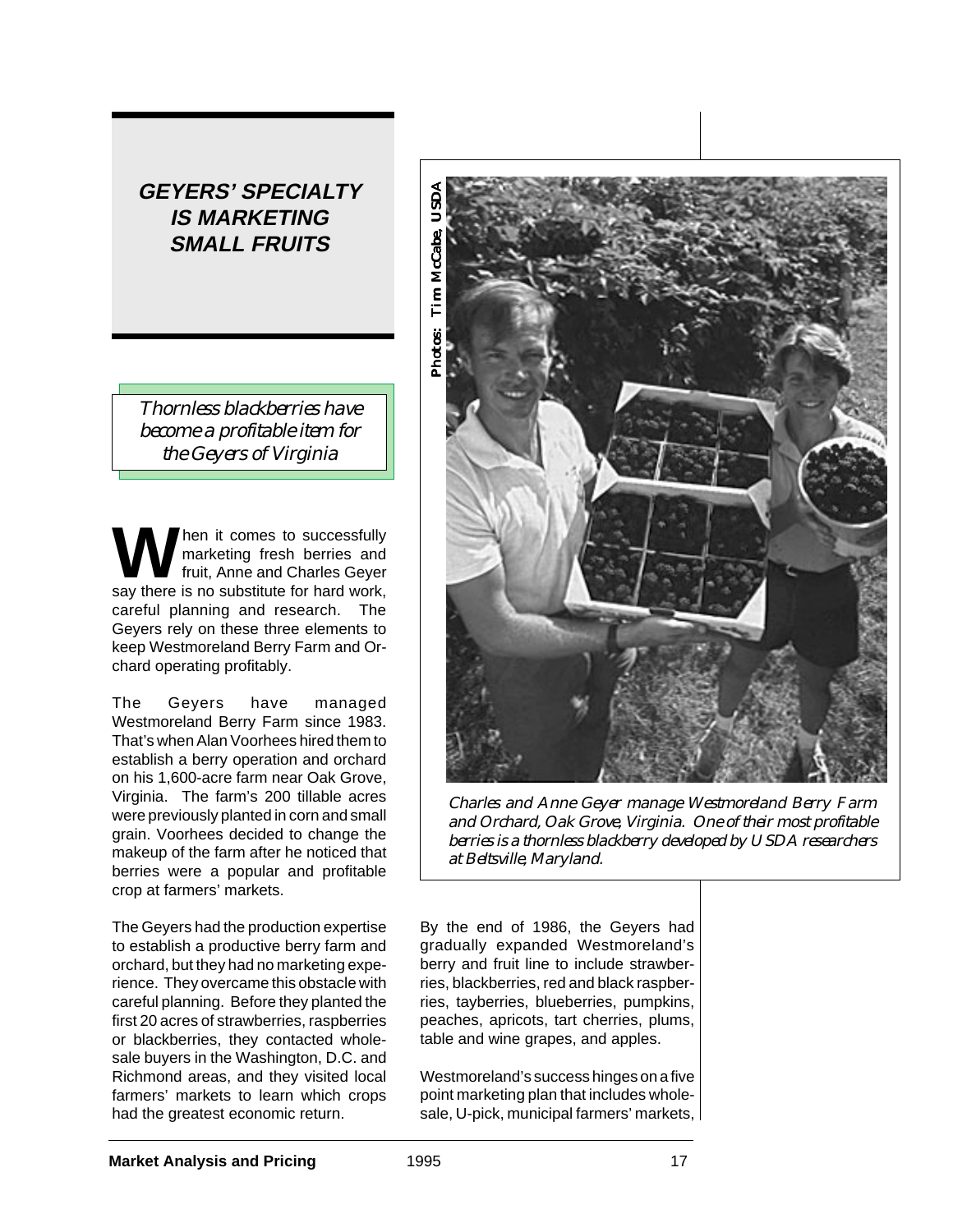an on-farm retail market, and a mail order business.

Although direct marketing was a cornerstone of their marketing plan, the Geyers' first step was to contact wholesale buyers. Anne says buyers gave them helpful hints on packaging, pricing and quality standards.



*Charles and Anne Geyer sell preserves at their on-farm market and through their mail order business, which was started in 1986.*

"When we first organized the farm, we planted a wide variety of each berry to cover the early and late seasons," Anne says. "We believe that diversifying our crops and extending the season from May to September is one of the reasons we got off to a good start. One year after we planted our first berries, we had some cash flow that allowed us to expand into other fruits."

In 1984, Anne and Charles planted six acres each of peaches and grapes, and they expanded the berry crops with new varieties that increased production early and late in the season. They also planted apple trees in 1985 that will bear fruit in 1988.

Currently, about 30% of the 350,000 pounds of berries and fruit produced at Westmoreland Farms is sold to wholesale buyers. Anne says another 30% is sold at their U-pick operation and on-farm

market, and 35% is marketed at municipal farmers' markets. The remaining 5% is marketed as preserves through Westmoreland's mail order business.

## **Direct Marketing**

Westmoreland's mail order business is the most recent addition to their marketing plan. This aspect of the business was started in 1986.

"We started making jams in 1985, and they were well received at the farmers' markets in Washington, D.C. and Richmond, Virginia and at our on-farm market," Anne says. "Once we were satisfied with the quality of the blackberry, raspberry and tayberry preserves, we ordered pint and quart harvest baskets with an early American stain. We include an attractive card with our logo, which makes an excellent gift."

The Geyers designed a one-page mail order form that customers can pick up at the farm. The mailer is also sent to people who have visited the farm and left their addresses or who have left names of relatives or friends as referrals. They did not consider buying a mailing list. They developed their own list exclusively from contacts made at the farm and their farmers' market outlets.

The mailer advertises six different varieties of preserves packaged in several containers. Prices range from \$2.50 for a sixounce jar up to \$14.25 for a wooden harvest basket that contains three 11 ounce jars.

"We could expand the mail order business if we allocate more fruit and berries to preserves, and if we advertised," Anne says. "But we are not pressing the mail order business because we want to concentrate on the farm market first. We are expanding the on-farm market and building a new jam kitchen in the hope of doing more business with products such as shortcakes, ice cream sundaes and other fresh berry or peach toppings."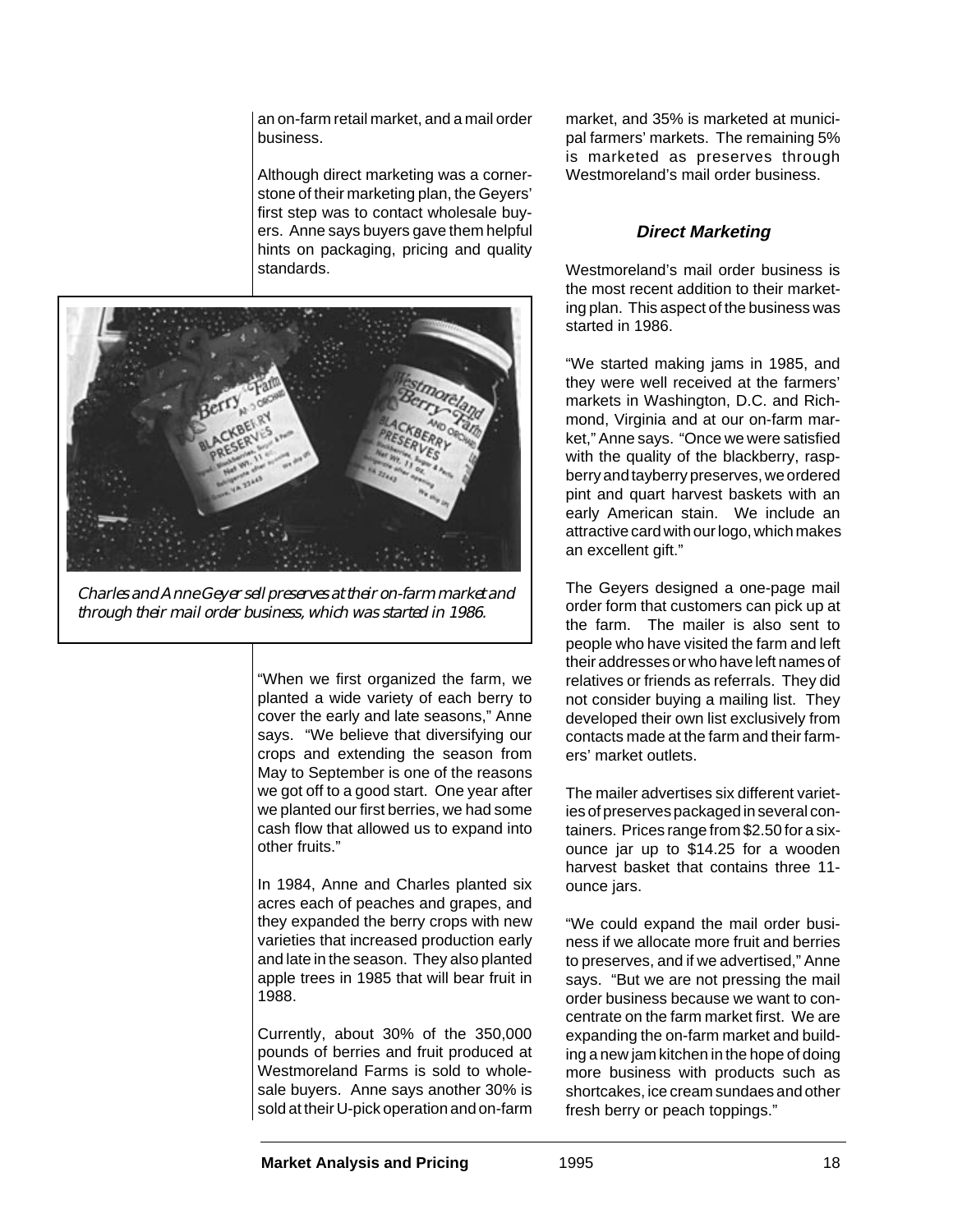The Westmoreland Berry Farm is located in a historical region in Virginia near the Rappahannock River. George Washington's birthplace and Robert E. Lee's home are within twenty miles of the farm. This region attracts people from several metropolitan regions. Many visitors who stop for the U-pick berries also buy other Virginia farm products at Westmorelands' on-farm market.

In addition to selling their own berries, fruits and preserves at the farm market, the Geyers sell melons, a wide variety of vegetables and peanuts that are produced locally. They also sell Virginia honey and cider products.

## **Research Pays Off**

Anne says marketing research helped them start the business and point them in the right direction. They also pay close attention to new berry and fruit research taking place at USDA and land grant colleges. New varieties are helping them extend their marketing season and expand their preserve line.

Anne says that improved varieties of blackberries and strawberries developed by USDA's agricultural research service (ARS) plant geneticist Dr. Gene Galletta are good examples of how they have improved the operation with new plant material. The Geyers got acquainted with Galletta and his research several years ago when they were working for the University of Maryland on a cooperative project with ARS in Beltsville, Maryland.

They now have four acres of blackberries that were developed by Galletta and 15 acres of strawberries that include three ARS varieties.

"Dr. Galletta's Chester and Hull thornless blackberry varieties are two of the highest profit items on the farm,'' Anne says. "The varieties are very similar in shape and taste so customers can't tell the difference. But the Hull variety matures much later in the season, and we needed this kind of variety to extend our marketing season.

"The outcome is that we have a greater selection of berries during the season, and the new varieties are more productive. That adds up to greater

profits. We harvested between five and seven tons per acre of these varieties in 1987."

**Editor's note:** For more information, you can contact Anne and Charles Geyer, Westmoreland Berry Farm and Orchard, Rt. 637 Box 1121, Oak Grove, VA 22413 or call (804) 224-9171. You can contact Gene Galletta at USDA-ARS, Fruit Laboratory, Bldg. 004, Room 111, Beltsville Agricultural Research Center, Beltsville, MD 20705.



*The thornless blackberries used in their preserves were developed by Dr. Gene Galletta at USDA's Beltsville, Maryland research facility.*